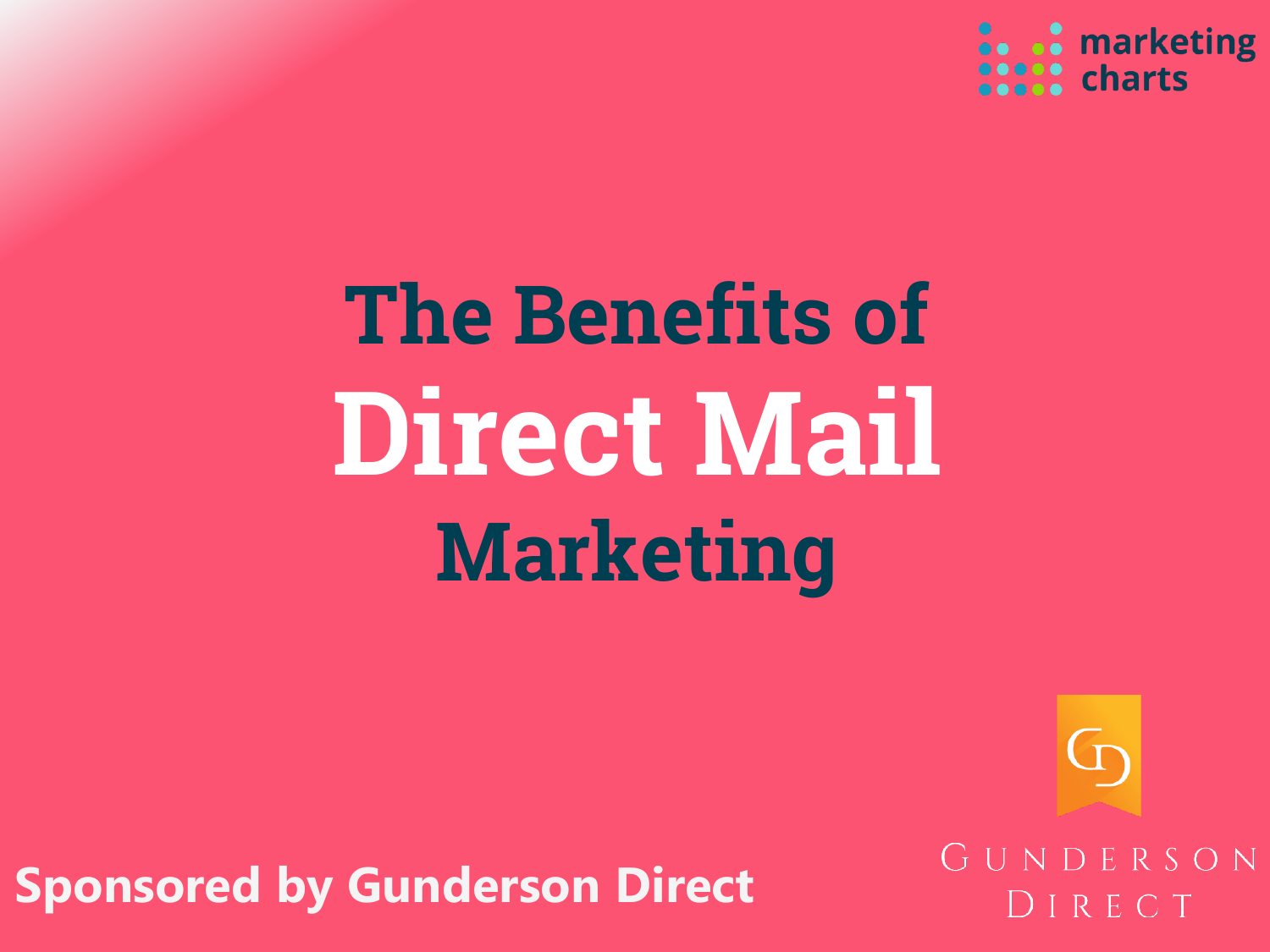### .. marketing  $\mathbf{R}$  charts



### **Foreword from Gunderson Direct**

**Direct mail is dead READ! Direct mail is back and driving more response than ever! Improvements in targeting, printing, attribution analytics and multi-channel experiences have propelled direct mail to a top performing channel for marketers.**

**In the following marketing charts, you'll learn why direct mail is having a resurgence — driving both higher response and conversions for B2B and B2C marketers.**

**Mail is tangible, targeted, scalable and trustworthy. Direct mail is delivering better-qualified leads and, in turn, more sales! One thing's for sure — everybody checks their mailbox!**

**We hope you find the following charts helpful when considering the marketing channel mix for your organization.**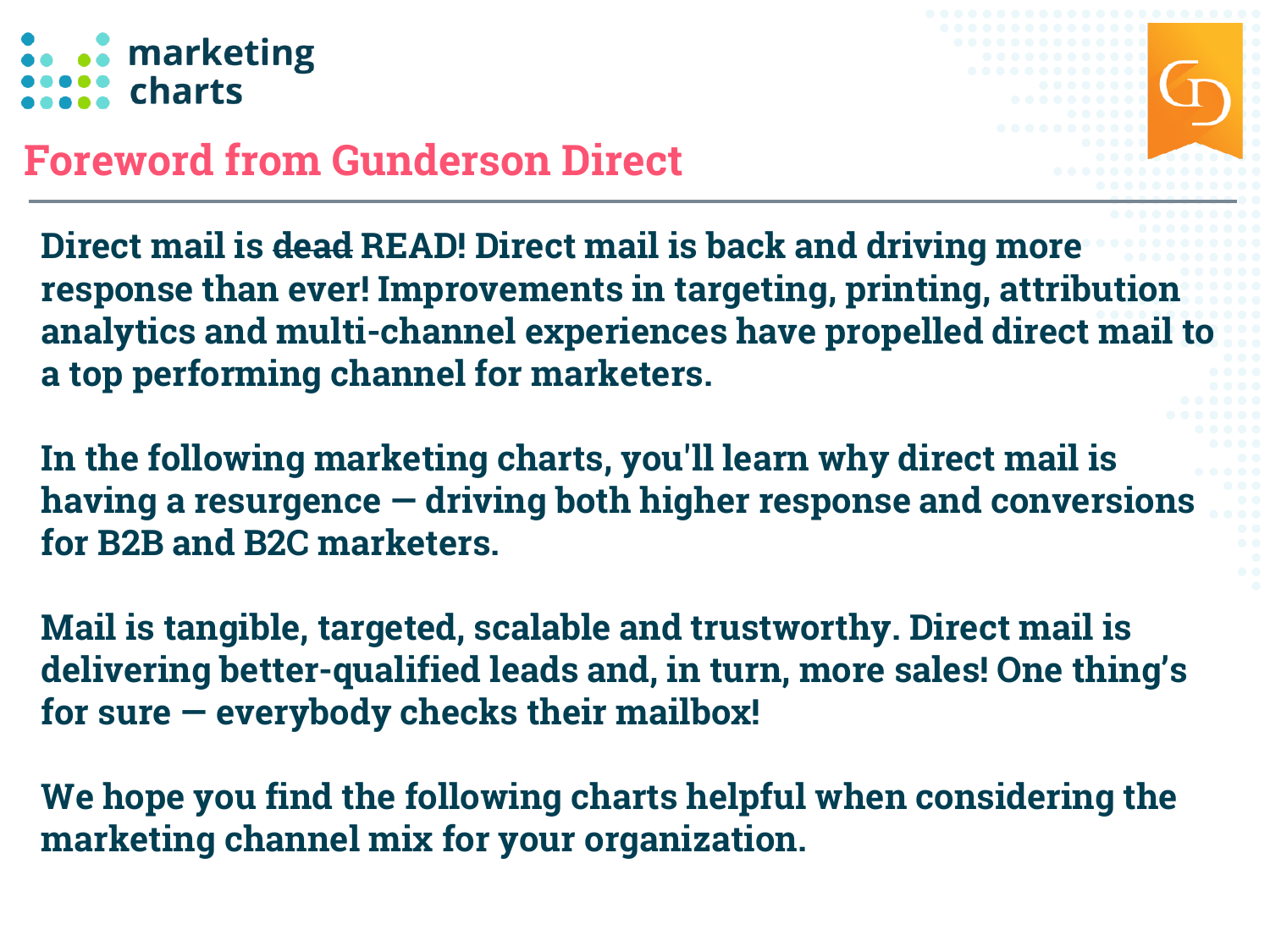### **.** marketing  $\therefore$  charts

### **Table of Contents: Key Points**

- **1. Direct Mail Response Rates Lead All Direct Media**
- **2. Most Households Pay Attention to Direct Mail**
- **3. Trust in Direct Mail is High Across Generations**
- **4. Direct Mail is a Top Purchase Influencer for Boomers**
- **5. Direct Mail is also a Top Purchase Influencer for Affluents**
- **6. Direct Mail is a Leading Brand Communications Channel**
- **7. Direct Mail Spending Trends Show Resurgence**
- **8. The Majority of Users Find Direct Mail Effective**
- **9. Direct Mail is the Most Used Offline Channel in Attribution Models**
- **10. Data Points: B2B Executives Warm to Direct Mail**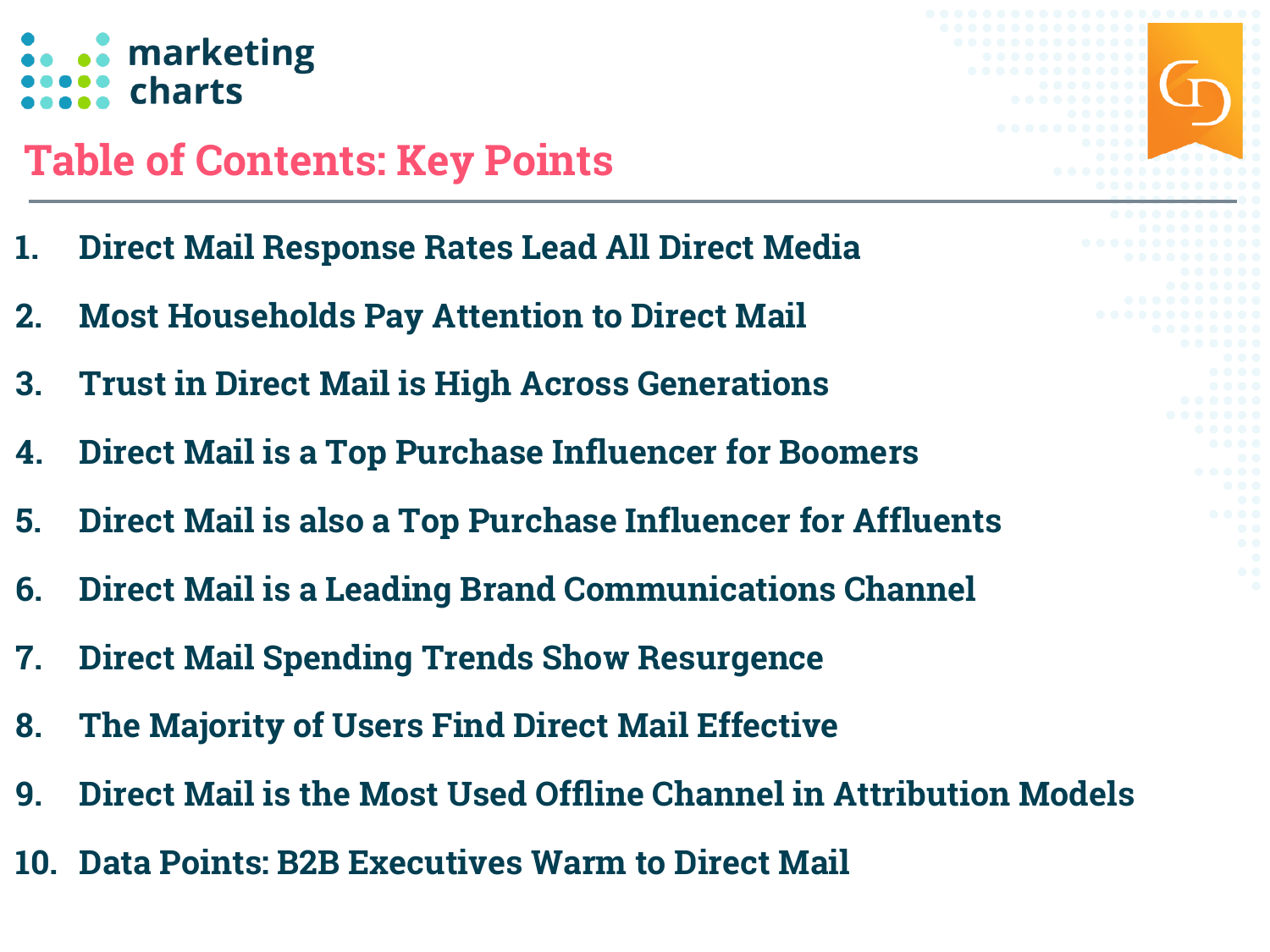# **Direct Mail Response Rates Lead All Direct Media**



**Direct mail shines when it comes to response rates, eclipsing digital media channels for both house and prospect lists. Study results from the Data & Marketing Association (DMA) also reveal that oversized envelopes enjoy the highest response rates for both B2B and B2C advertisers, while producing the highest ROI among mail types.**



**[Published on MarketingCharts.com in June 2017](https://www.marketingcharts.com/industries/business-to-business-80610) | Data Source: Data and Marketing [Association \(DMA\) / Demand Metric](https://thedma.org/marketing-insights/response-rate-report/) (2017)**

Sample sizes reported per medium, based on a survey that skewed slightly more towards B2C than B2B respondents.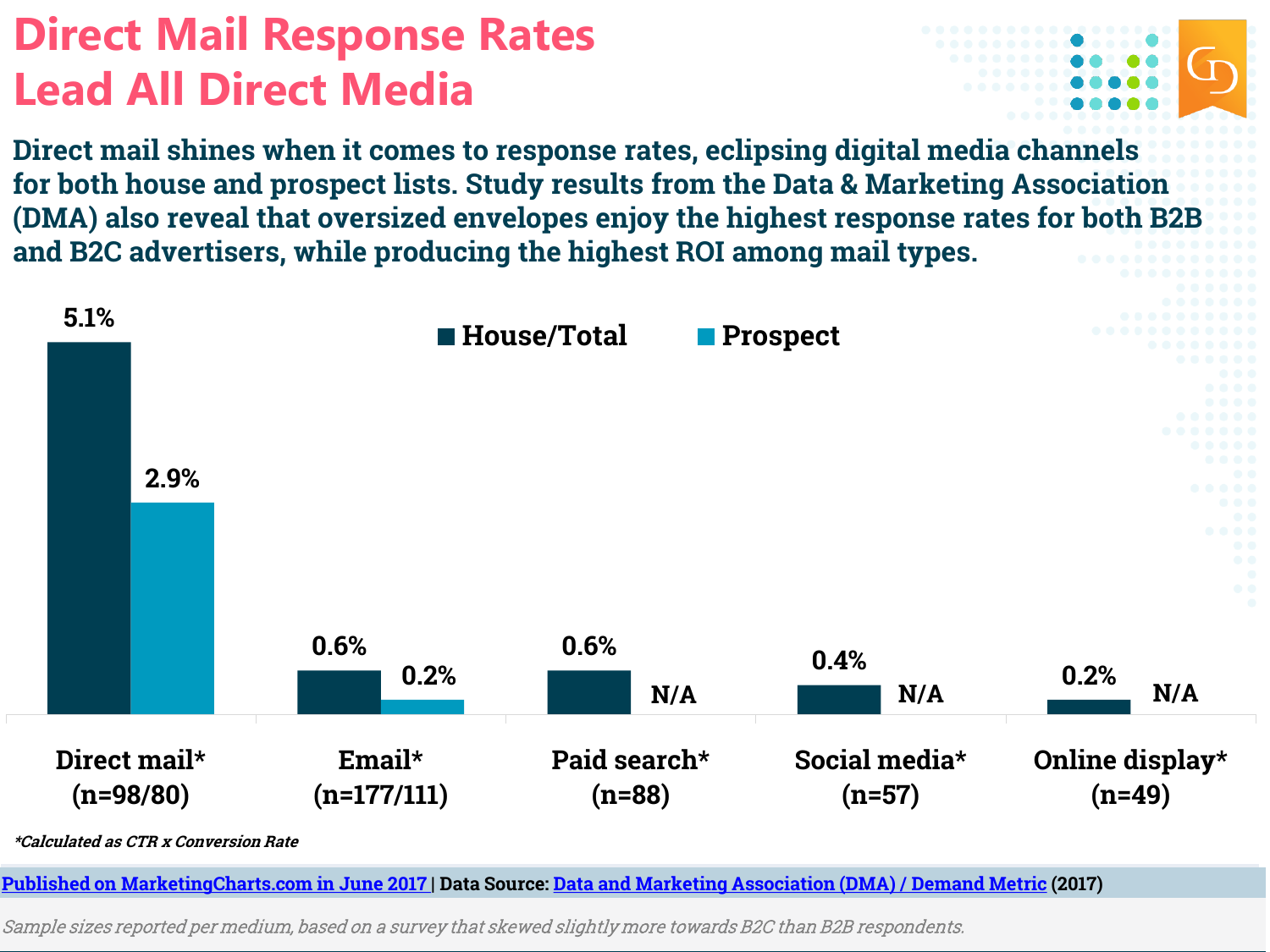# **Most Households Continue to Pay Attention to Direct Mail**



**Direct mail's high response rates make sense given that households continue to pay attention to advertising mail. In fact, three-quarters of US households in 2017 read or scanned advertising mail, broadly consistent with prior years, per USPS data.**



#### **Published on MarketingCharts.com in March 2018 | Data Source: United States [Postal Service \(USPS\) Household Diary Study 2016](https://www.prc.gov/dockets/document/100837)**

Based on an initial survey collecting demographic and attitudinal information from about 8,500 households and a follow-up mail diary completed by about 5,200 households that collects information on the mail the households sends and receives in a one-week period.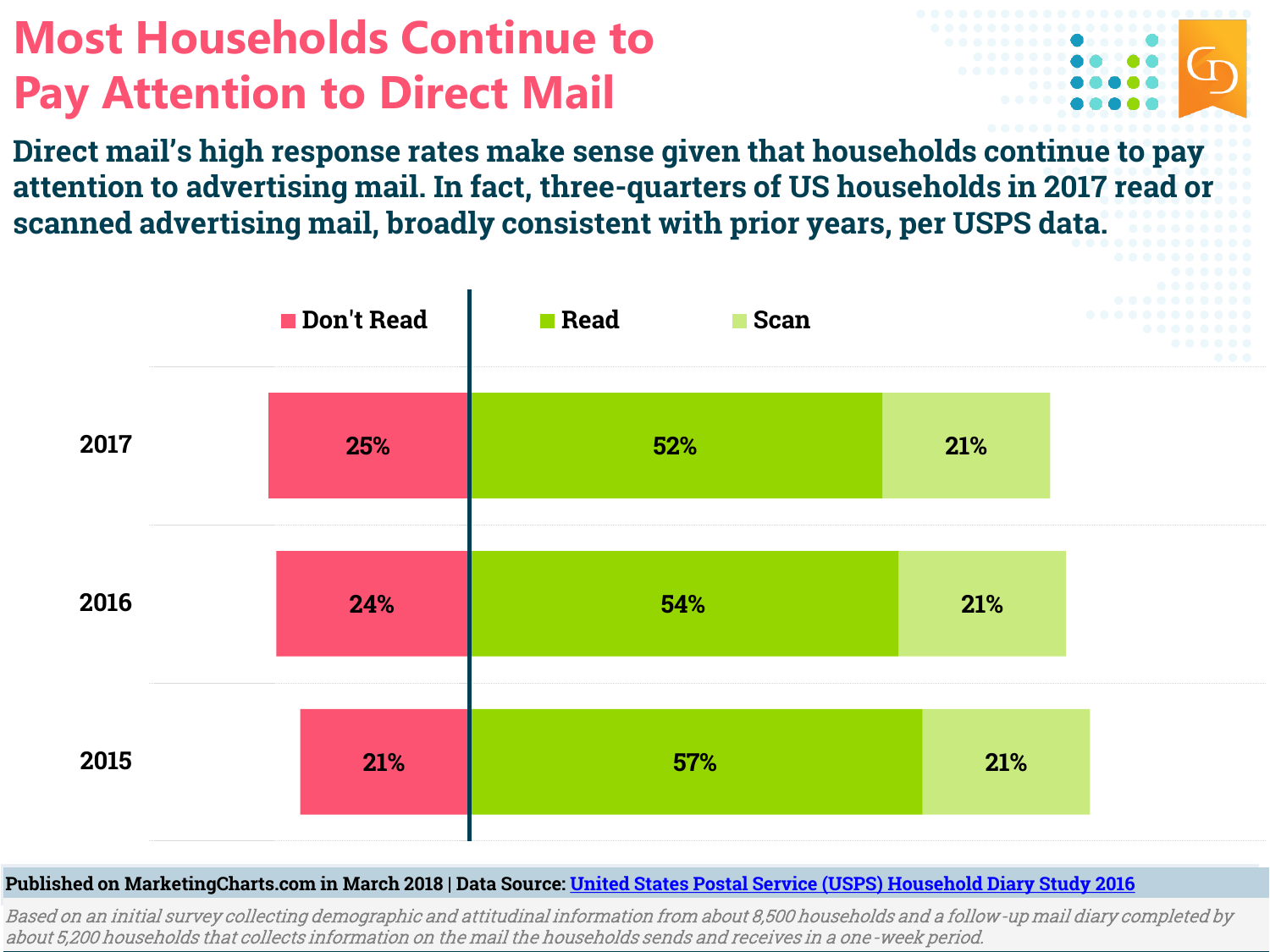# **Trust in Direct Mail is High Across Generations**



**Trust is a key component for advertising response, and survey data confirms that a strong majority of consumers trust direct mail when they want to make a purchasing decision. While trust peaks at 83% of the oldest generation, a healthy majority of both Millennials and Gen Xers also trust direct mail when making buying decisions.**



**Published on MarketingCharts.com in March 2018 | Data Source: [MarketingSherpa](https://www.marketingsherpa.com/article/chart/which-age-trusts-direct-mail) (2017)**

Based on a survey of 1,196 US adults (18+)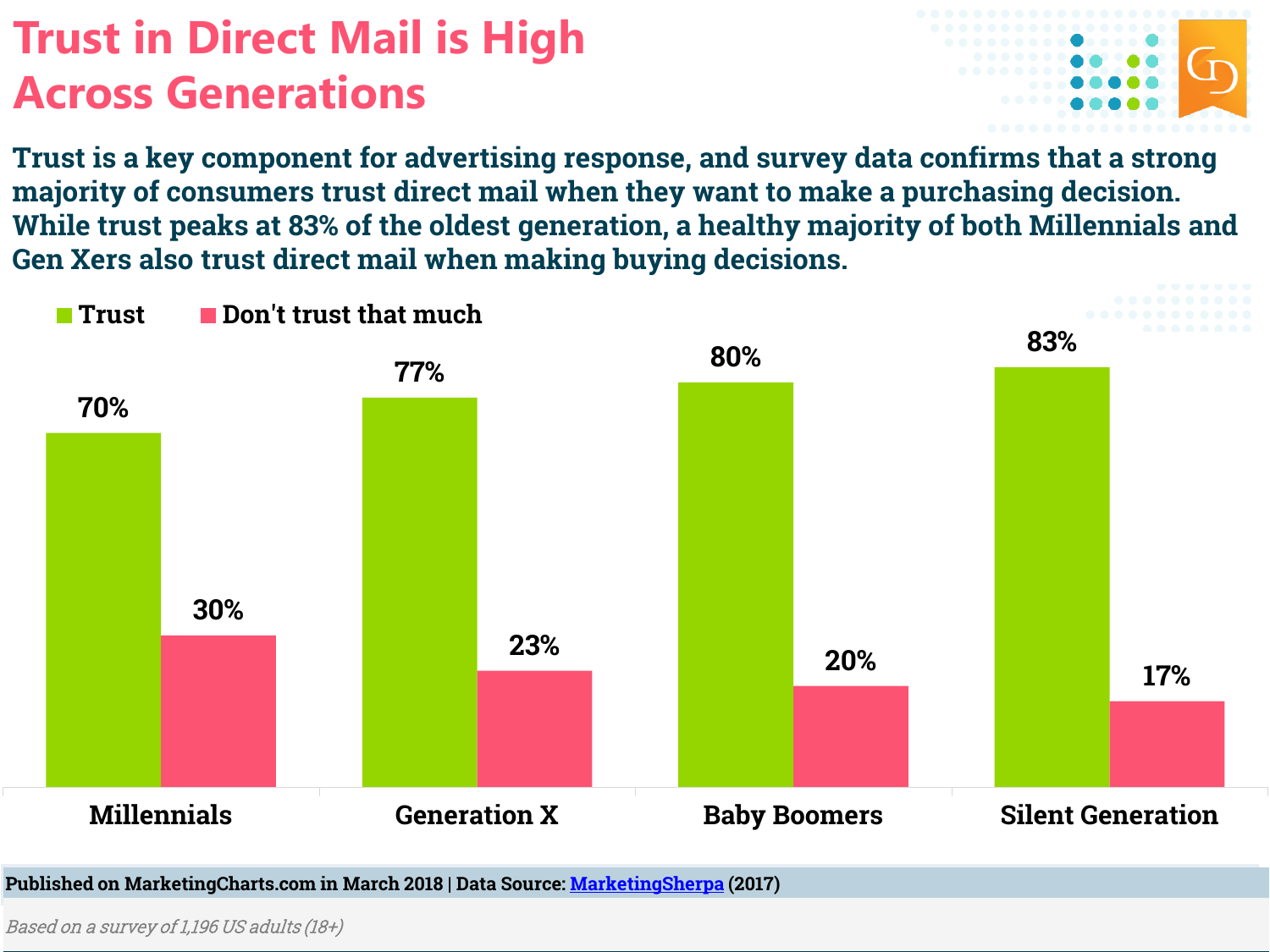# **Direct Mail Is A Top Paid Media Purchase Influencer for Baby Boomers**

**[Trust in direct mail manifests itself in purchase influence, especially in the lucrative Boomer](https://www.marketingcharts.com/industries/non-profit-75298) market. Among paid media, direct mail rivals TV advertising as the leading purchase influencer. In fact, more than one-quarter of Baby Boomers claim to have made a purchase as a result of direct mail advertising in the 6 months prior to the below survey.**



**[Published on MarketingCharts.com in June 2016 |](https://www.marketingcharts.com/industries/business-to-business-80692) Data Source: MarketingCharts / SurveyMonkey Audience (2016)**

Based on Baby Boomer respondents from a survey of more than 2,000 US adults (18+)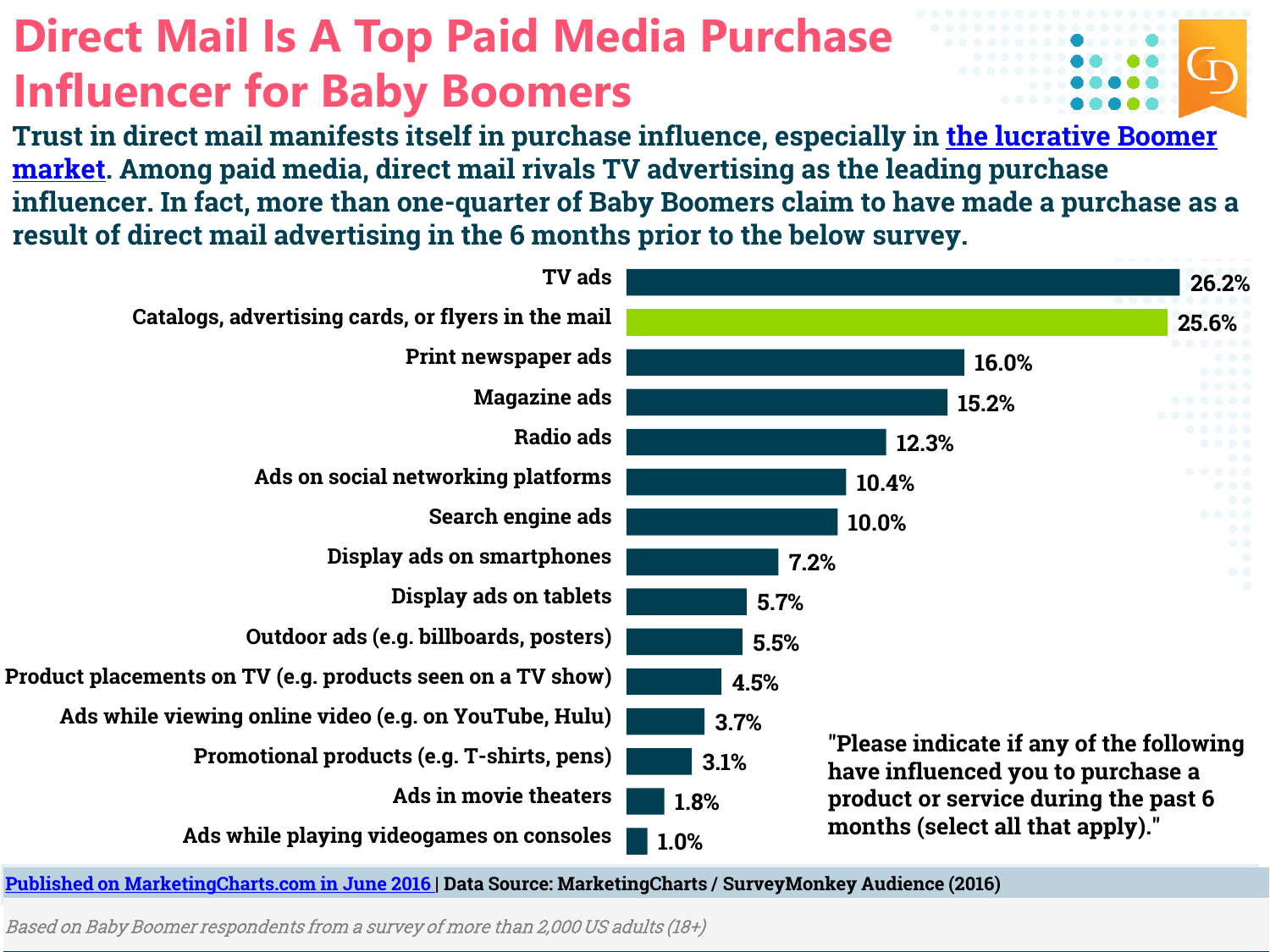# **Direct Mail Is Also A Top Paid Media Purchase Influencer for Affluents**

**As with Baby Boomers, the Affluent population (those with \$100k+ in household income) ascribe plenty of influence to direct mail, placing it a close second among all paid media. Separate survey data from the USPS supports direct mail's influence with higher-income groups, who report being more likely to respond to direct mail than lower-income adults.**



**[Published on MarketingCharts.com in June 2016 |](https://www.marketingcharts.com/industries/business-to-business-80692) Data Source: MarketingCharts / SurveyMonkey Audience (2016)**

Based on Baby Boomer respondents from a survey of more than 2,000 US adults (18+)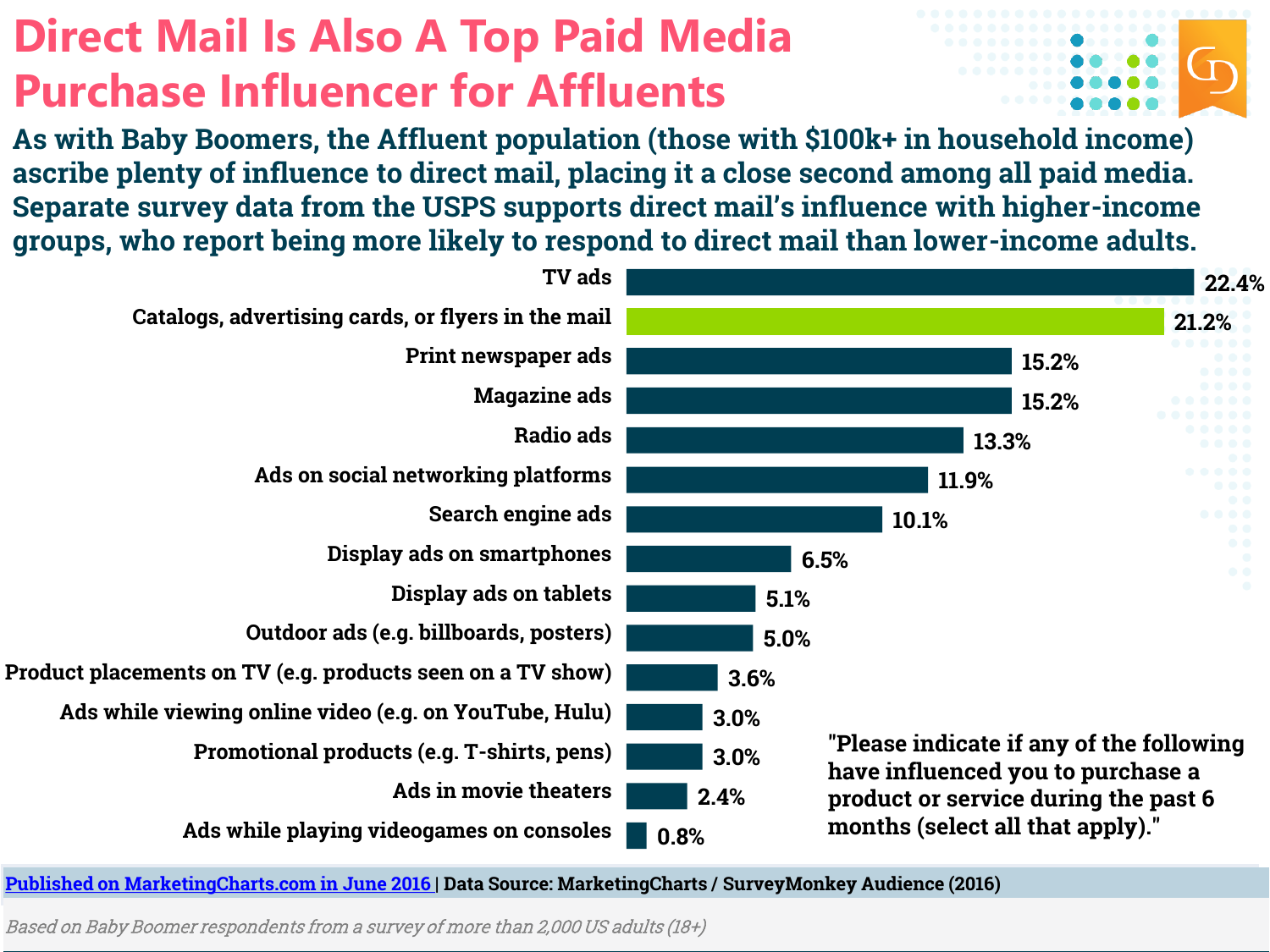# **Direct Mail is a Leading Brand Communications Channel**

**Several studies indicate that direct mail joins email as a leading brand communications channel. In fact, one such study – referenced below – found that direct mail outstripped other channels for communicating brand updates and promotions. In other words, once a relationship has been established, direct mail is a primary method for communicating with your customers and prospects. US Consumers' Preferred Ways of Receiving** 



Based on a nationally representative 2015 survey of 2,021 US adults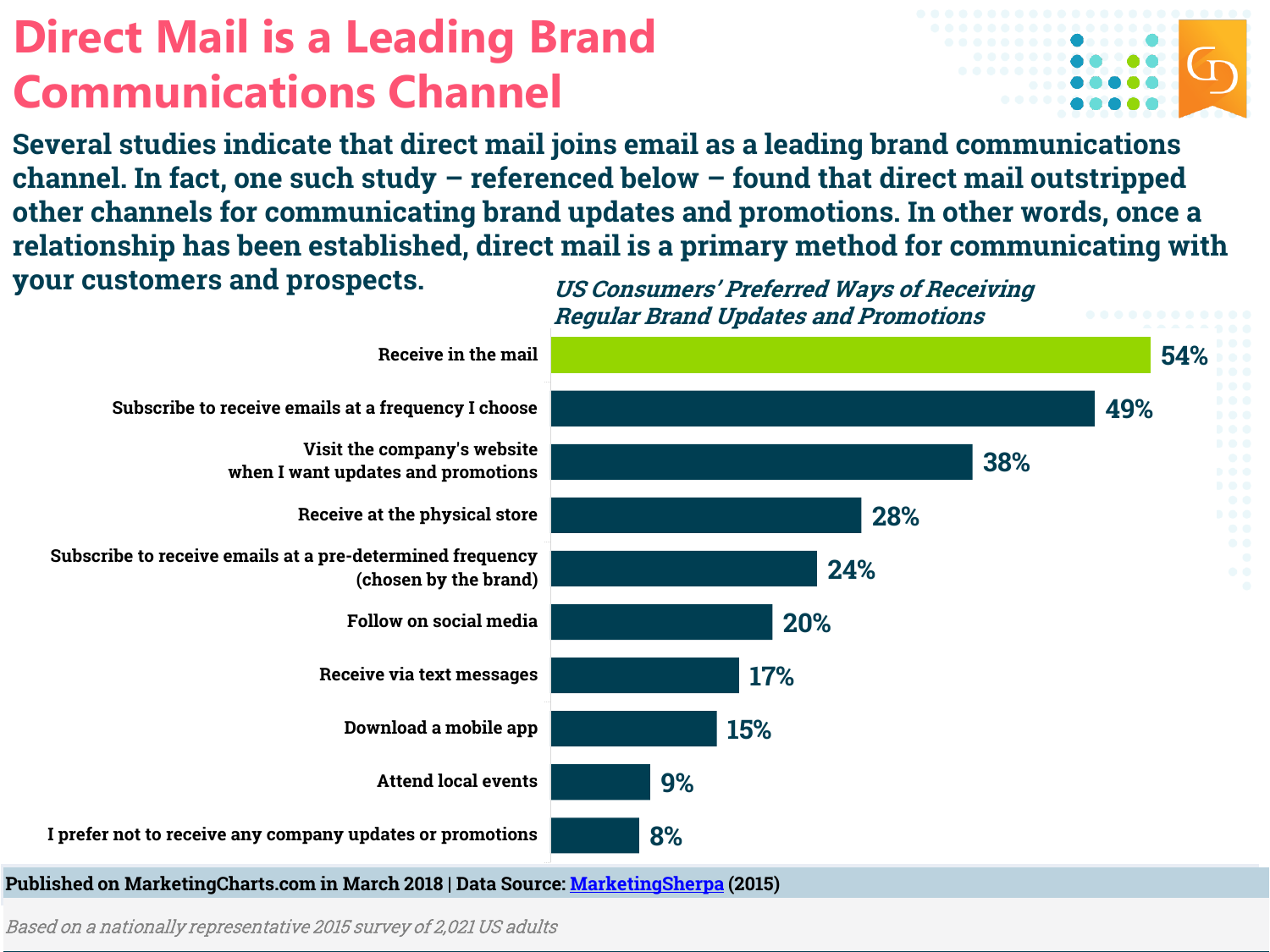# **The Majority of Users Find Print Direct Marketing Effective**



**Data cited up to now in this report makes a strong case for consumer attention and response to direct mail. But what about the marketer side of the equation? As it stands, marketers are largely in agreement. Study data from Liveclicker and The Relevancy Group – from a survey fielded among 350 US marketers – found that of the 93% using direct mail, close to 8 in 10 deemed it effective in delivering revenue and results for their business.** 



**Published on MarketingCharts.com in March 2018 | Data Source: Liveclicker [/ The Relevancy](https://www.liveclicker.com/resources_page/the-value-of-personalization/) Group (2018)**

Based on a survey of 350 US marketers, of whom 93% reported using print direct marketing. Respondents were asked to rate the effectiveness of various channels in terms of delivering revenue and results for their business.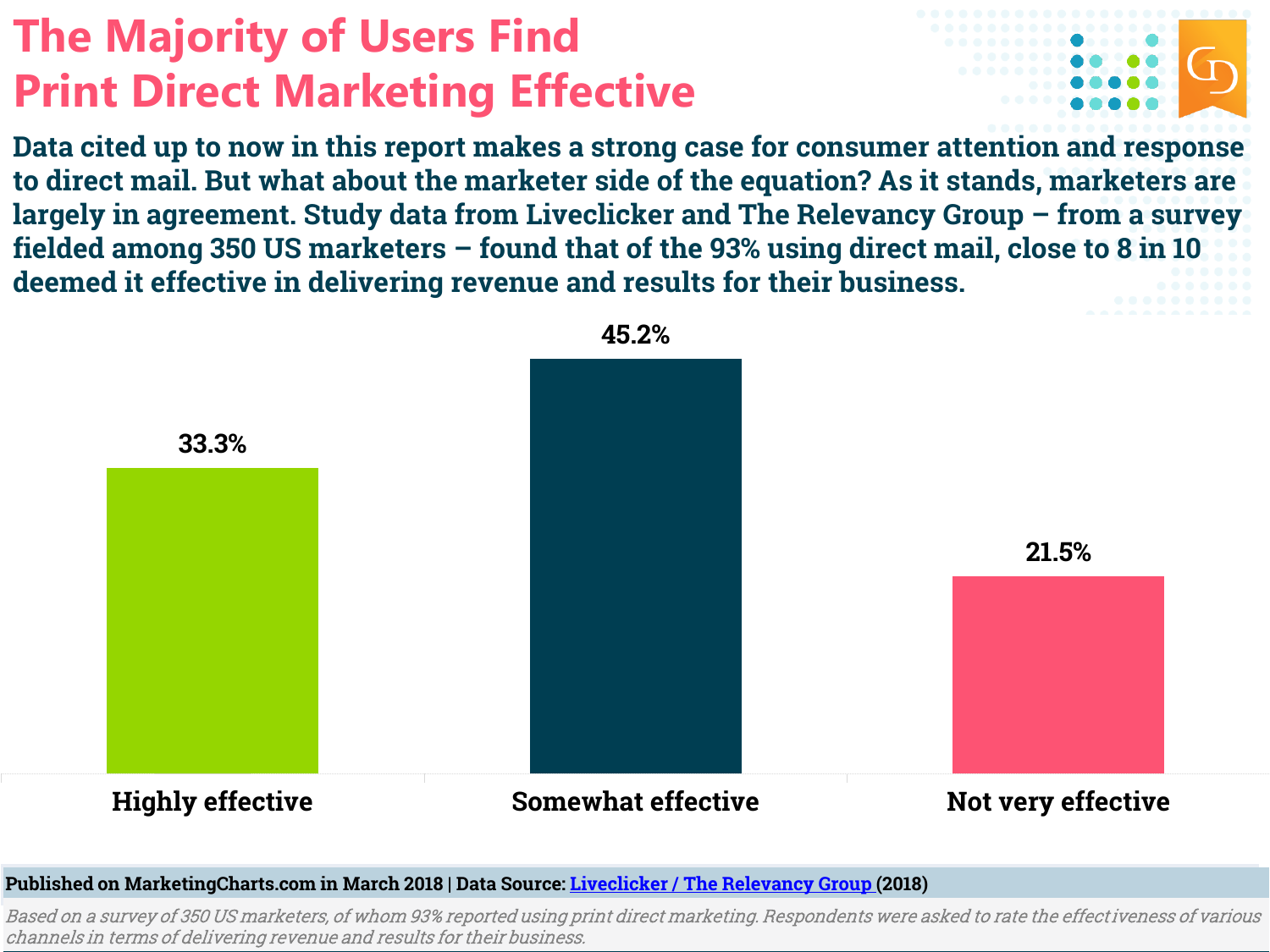# **Direct Mail Spending Trends Reflect A Resurgence**



**Increased spending on digital media catches the headlines these days, but advertisers aren't backing away from direct mail. Instead, new data indicates a resurgence in direct mail spending by data-driven advertisers in late 2017. The consistency in spending on direct mail in recent years stands in contrast to declines in several other traditional media channels (including print), and reflects the continued value provided by direct mail.**



#### **Published on MarketingCharts.com in March 2018 | Data Source: [IAB / Winterberry Group \(2018\)](https://thedma.org/news/new-research-shows-five-year-high-reported-sales-revenue-marketing-expenditure-growth/)**

Based on an online survey of DMA members deployed in January 2018. The survey data is comprised of the responses from 455 respondents, including 156 marketers and 215 marketing services (including agency services) and technology providers. There was no Year -End 2016 study.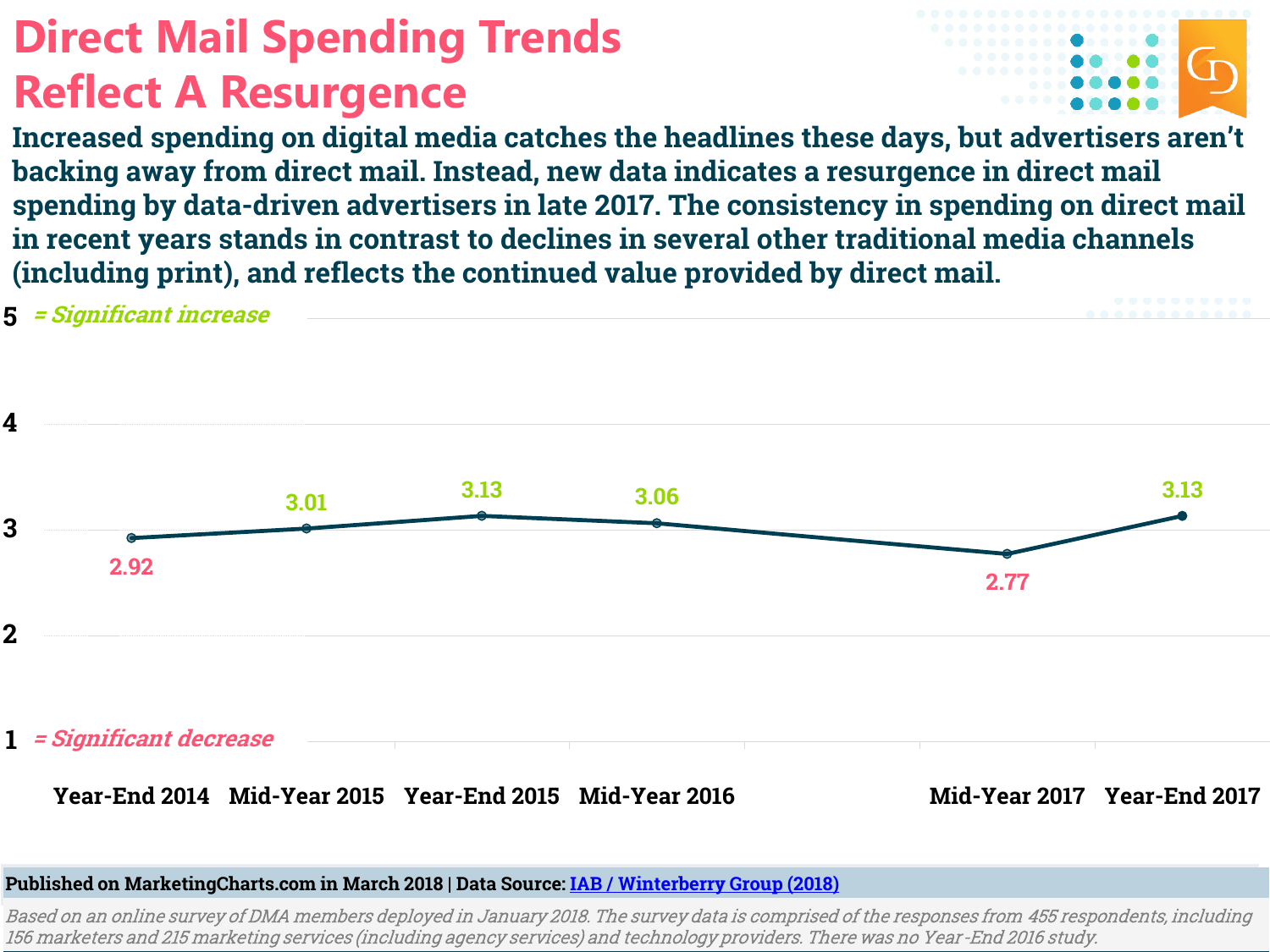# **Direct Mail is the Offline Touchpoint Most Often Included in Attribution Models**

**One of direct mail's strongest value propositions – in an era of increased attention to ROI – is its measurability. So it's perhaps of little wonder that direct mail is the offline channel that international marketers are most likely to include in multichannel attribution models.**



Based on responses from 112 company marketers in Europe who carry out multichannel attribution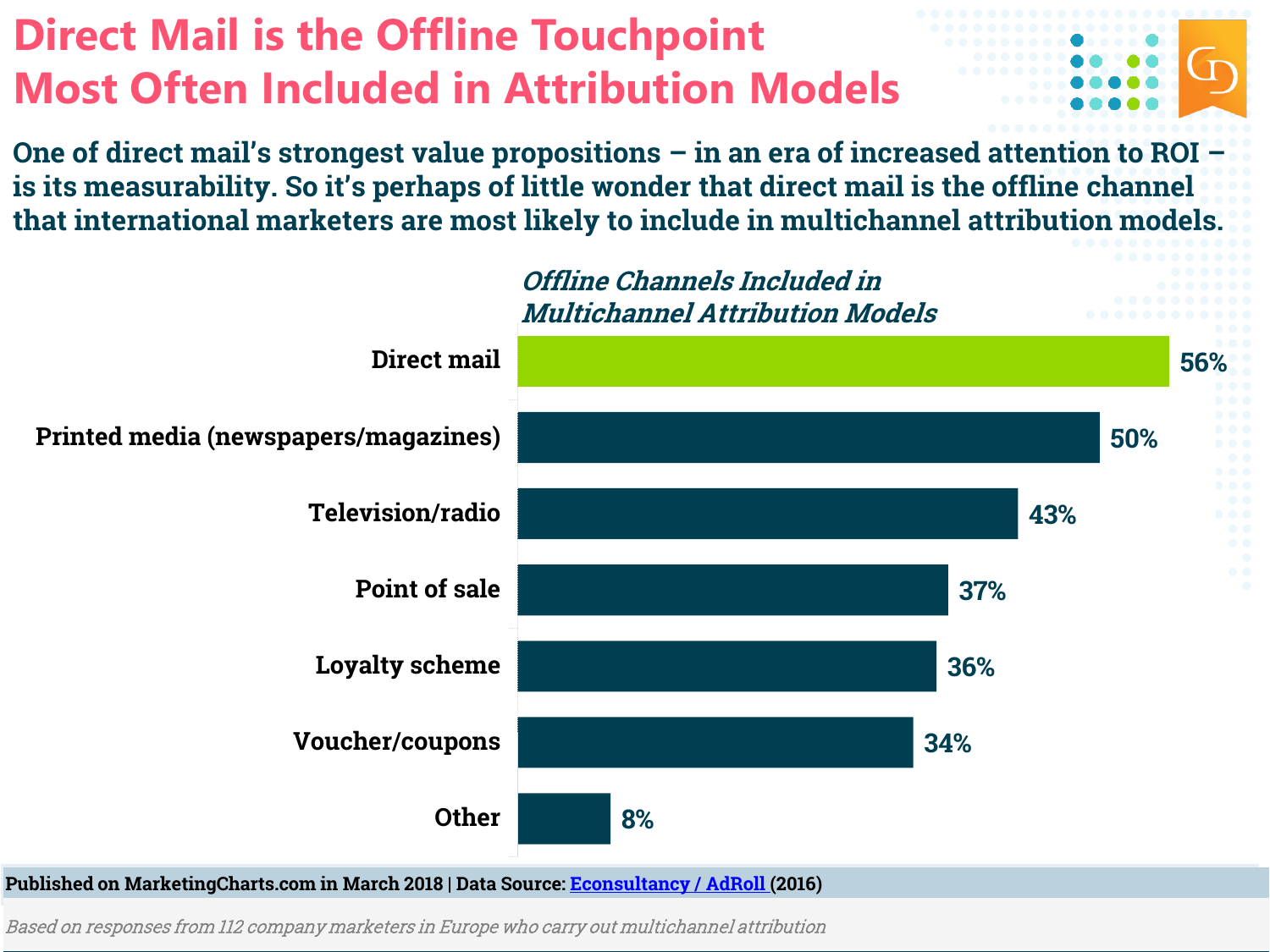### **B2B Executives Warm to Direct Mail**



**Direct mail doesn't just hold sway with consumers; it's also a critical part of B2B marketing programs. In fact, B2B marketers are making direct mail a component of their account-based marketing programs, recognizing that it's a preferred outreach channel for executives, who seem willing to respond to it. That's why Bizible declared late last year that "[B2B direct mail seems to be the hottest marketing channel this year.](https://www.bizible.com/blog/types-of-direct-mail-campaigns-in-b2b-marketing)"**

**66% of B2B executives would respond to a direct mail piece<sup>1</sup>**

**60%** of B2B marketers are adding direct mail as part of their<br> **60%** account-based marketing initiatives<sup>2</sup> **account-based marketing initiatives<sup>2</sup>**

**Half** of B2B buyers prefer to be contacted by direct mail,<br>
and out of a list of 9 outreach methods<sup>3</sup> **3 rd out of a list of 9 outreach methods<sup>3</sup>**

**[Published on MarketingCharts.com in March 2018 |](https://www.marketingcharts.com/featured-79707) Data Source: 1. InsideSales.com (2017) / 2. Demand Gen Report (2016) / 3. RAIN Group (2018)**

Demand Gen Report data based on its 2016 "ABM Benchmark Survey Report". The InsideSales.com data is from its "State of Direct Mail" report, which surveyed 330 B2B executives. The RAIN Group data is based on a survey of 488 B2B buyers.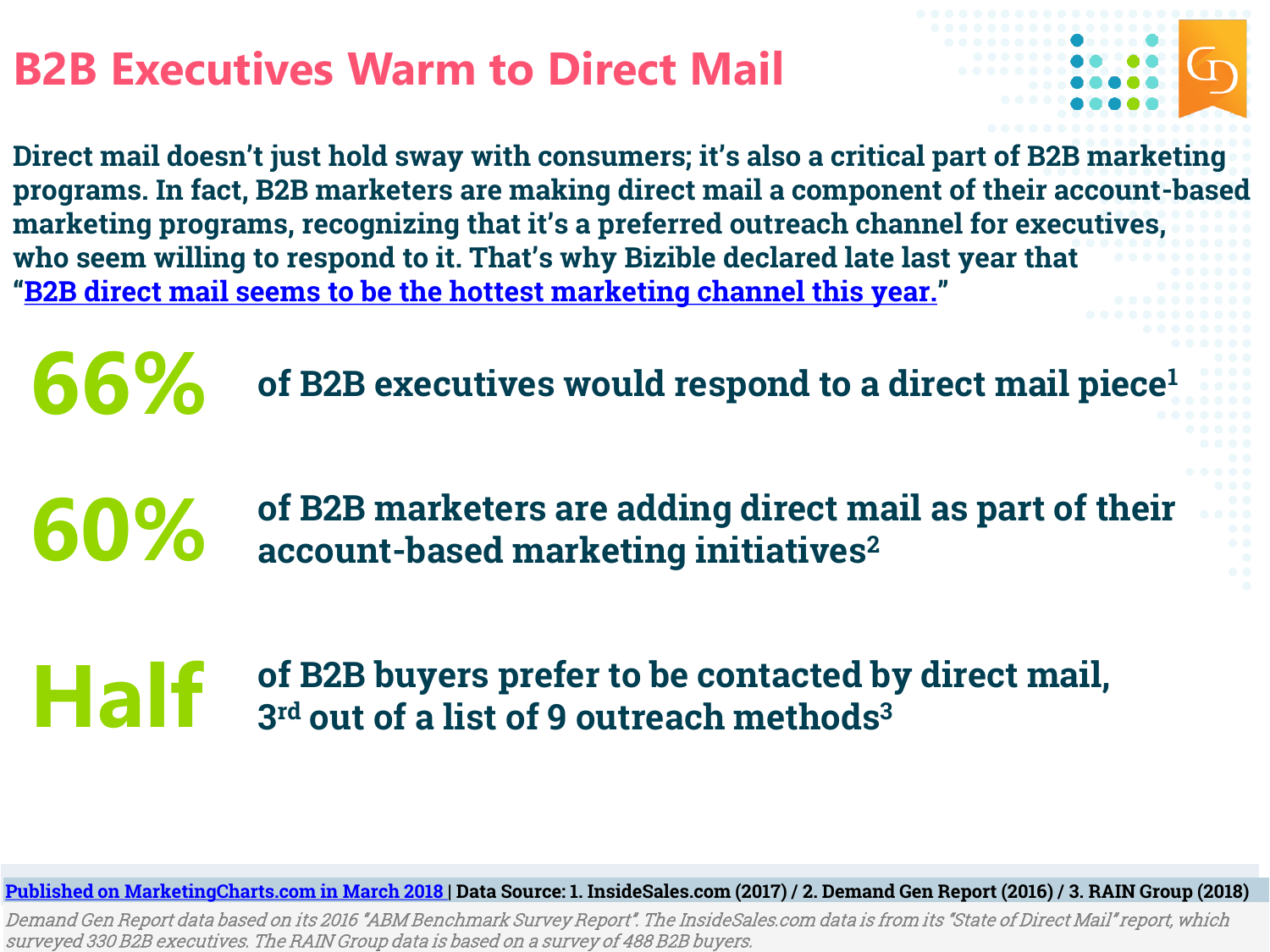### .. marketing **:** charts

### **About Gunderson Direct**

#### **Let's be direct.**

**A scattershot marketing approach wastes time and money. At Gunderson Direct, we make sure your direct marketing strategy is unique to your business needs, target-focused, tactical, and above all, successful.** 

**Gunderson Direct is an advanced agency partner — not a vendor — specializing in helping businesses drive leads and close business through traditional offline channels with a specific expertise in direct mail. Our goal is to deliver value on your marketing investment.**

**Rather than being all things to all companies, we offer focused expertise to a select set of clients. We specialize in cultivating successful, long-term client engagements that naturally lead to strong referral business. We leverage our deep expertise and smart, performance-driven strategies to exceed your marketing goals.**

#### **INCREASE YOUR LEADS AND GET MORE SALES. Let's get to work, visit<gundir.com>!**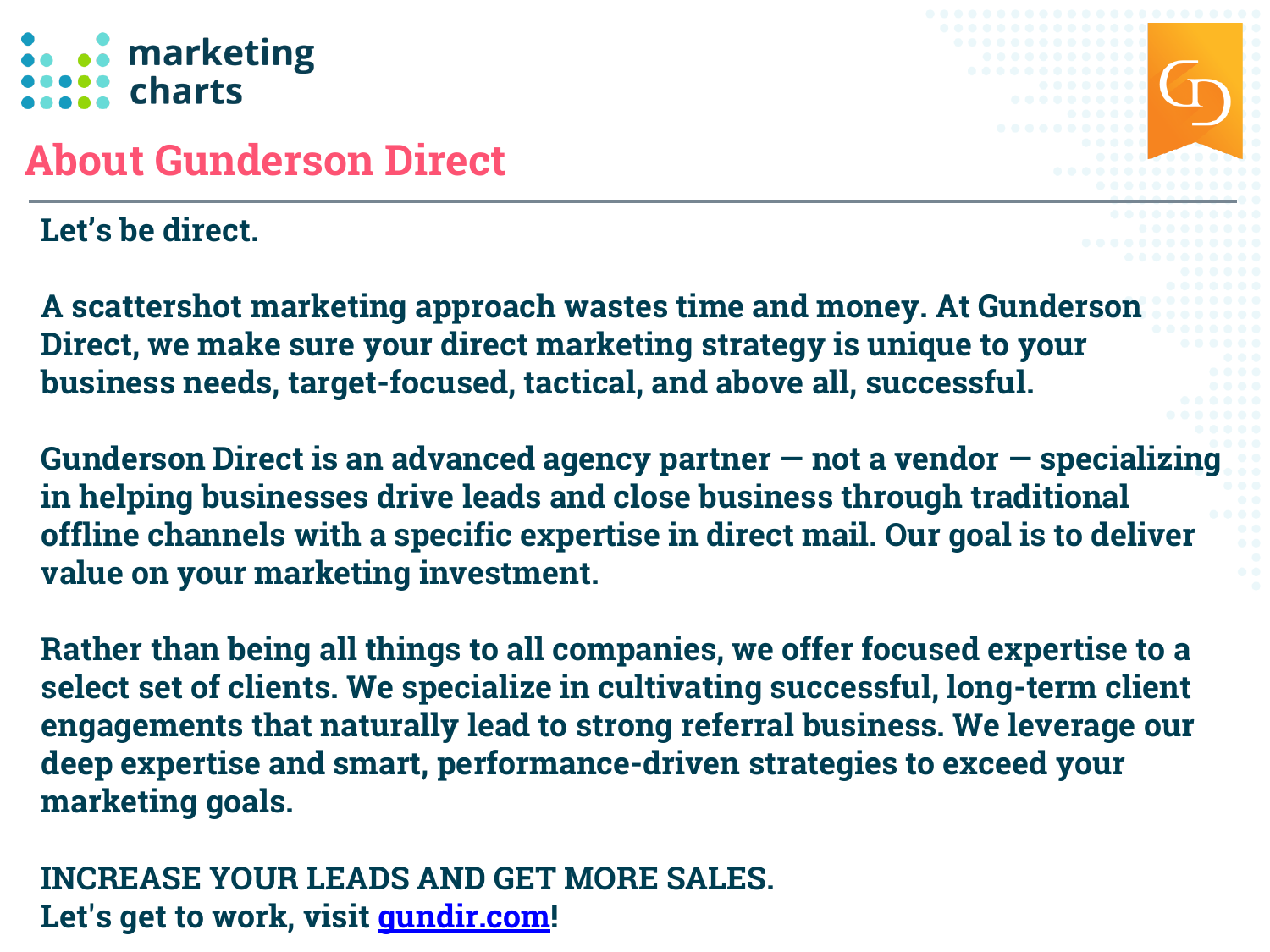#### **Content? Yes. But Did You Know About Our Services? Visit our [Services page](https://www.marketingcharts.com/services) to learn more.**



### **Services**

**MarketingCharts attracts** a highly qualified audience of tens of thousands of professionals in the marketing ecosystem.

Our readers are typically experienced marketers and supply-siders who are Directors, VPs and Clevel execs involved in decision-making. They're committed to staying on top of the latest trends and using research and data to shape strategy and decisions.

#### **CONTENT CREATION**

#### You'll get the top-notch content we're known for.

We can create sponsored or white-labeled data-driven reports in various formats:

- Topic-based decks
- Longer research reports - and more...

**TELL ME MORE** 

#### **LEAD GENERATION**

#### We'll help you generate high-quality leads.

Use research content to reach our audience and drive leads through:

- Dedicated emails
- Native email promotions - and more...

**I'M INTERESTED** 

#### **BRANDING**

#### Ally with our trusted & unbiased brand.

Choose from several ways to present your story to our audience, including:

- On-site display ads
- Sponsored posts
- and more...

Return Path TUNE USSMALL SSEISMIC Econductor & LISTRAK.

I'M INTRIGUED

"Partnering with MarketingCharts has helped us introduce our content to an entirely new audience not previously known to us. Working closely with the MarketingCharts team on our email sends we have enjoyed high click through rates and an influx of new, quality leads."

"Working with MarketingCharts was a great experience! They took the time to understand our business and what our goals were before launch of the project. We've seen results in terms of expanding our reach and garnering quality net new leads in our work with MarketingCharts."

"MarketingCharts has helped us reach a highly sophisticated audience that's focused on data, results, and transparency. Adding MarketingCharts to our mix of publications brings in an additional class of experienced leads for us to market towards."